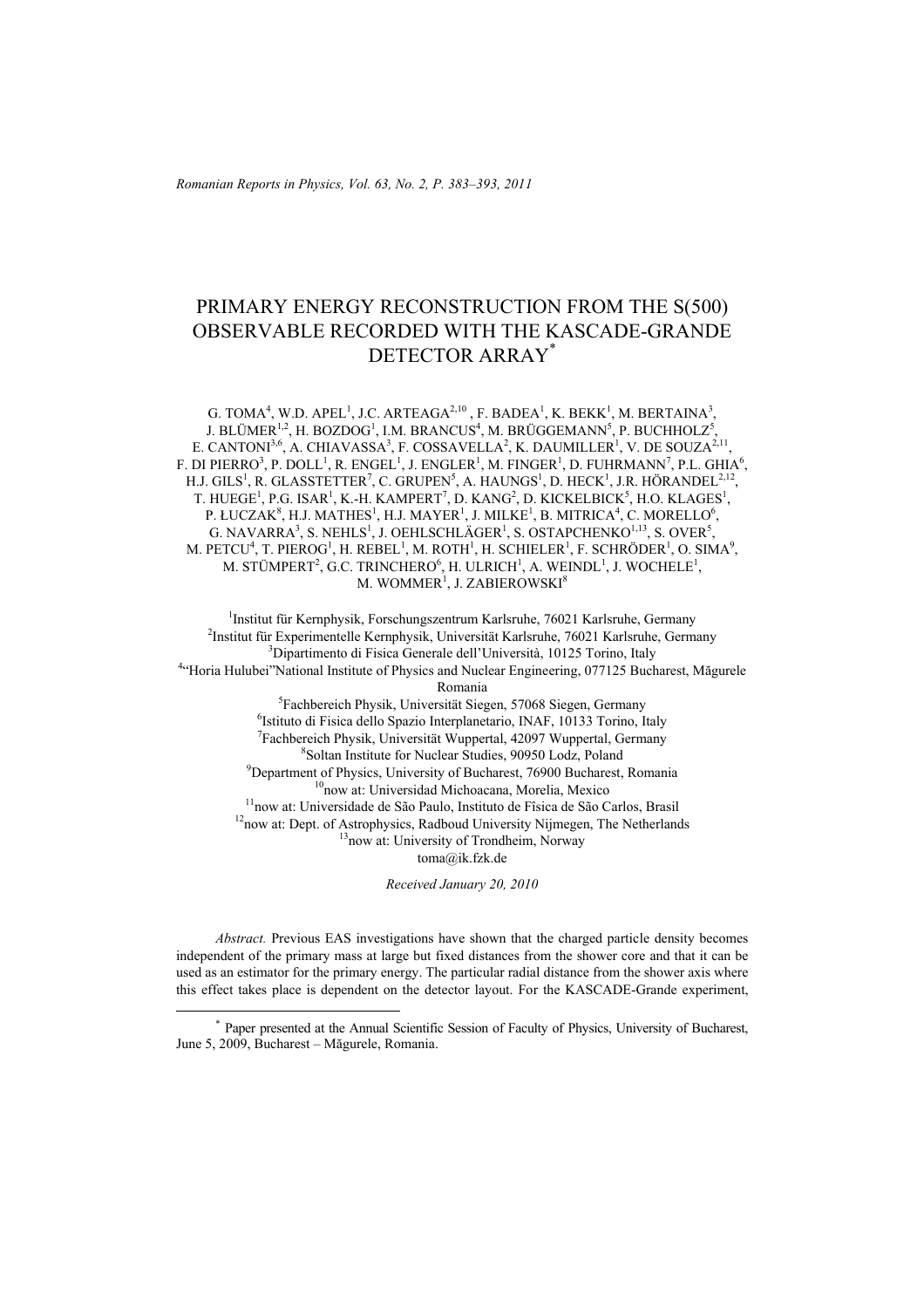simulation studies have shown it to be around 500 m. A notation *S*(500) is used for the charged particle density at this specific distance. We present results on the reconstruction of the primary energy spectrum of cosmic rays from the experimentally recorded *S*(500) observable using the KASCADE-Grande array. The constant intensity cut (CIC) method is applied to evaluate the attenuation of the *S*(500) observable with the zenith angle. A correction is subsequently applied to correct all recorded *S*(500) values for attenuation. The all event *S*(500) spectrum is obtained. A calibration of *S*(500) values with the primary energy has been worked out by simulations and has been used for conversion thus obtaining the primary energy spectrum (in the energy range accessible to the KASCADE-Grande array of  $10^{16}$ - $10^{18}$  eV). An evaluation of systematic uncertainties induced by different sources is also given.

*Key words:* KASCADE-Grande, EAS, primary energy spectrum.

#### **1. INTRODUCTION**

 Hillas has shown that the EAS particle density distributions at a certain distance from the shower core (dependent on the EAS detection array) becomes independent of the primary mass and can be used as a primary energy estimator [1]. Following this feature, a method can be derived to reconstruct the primary energy spectrum from the particular value of the charged particle density, observed at such specific radial ranges. The technique has been used by different detector arrays in order to reconstruct the primary energy spectrum of the cosmic radiation [2]. In the case of the KASCADE-Grande array (at Forschungszentrum Karlsruhe, Germany, 110 m a.s.l.) [3], detailed simulations [4] have shown that the particular distance for which this effect takes place is about 500 m (see Fig. 1). Therefore an observable of interest in the case of KASCADE-Grande is the charged particle density at 500 m distance from the shower core, noted as *S*(500) in the following. The study has been performed for both simulated (Fig. 1) and experimental (Fig. 2) events, using identical reconstruction procedures [5]. The reconstruction begins with recording the energy deposits of particles in the KASCADE-Grande detector stations and the associated temporal information (arrival times of particles). The arrival direction of the shower is reconstructed from the particle arrival times. Using appropriate **L**ateral **E**nergy **C**orrection **F**unctions (**LECF**), the energy deposits are converted into particle densities. The LECF functions take into account the fact that an inclined particle will deposit more energy in detectors due to its longer cross path [6]. Unlike in the case of simulated events where the particle density is accesible at any radial range, the experimental event is described only by the data recorded in each detector station, therefore the experimentally measured lateral particle density will be a distribution of (at best) up to 37 points (considering the number of detector stations in the Grande detector array). In order to obtain the particle density of interest at 500 m distance from shower core, a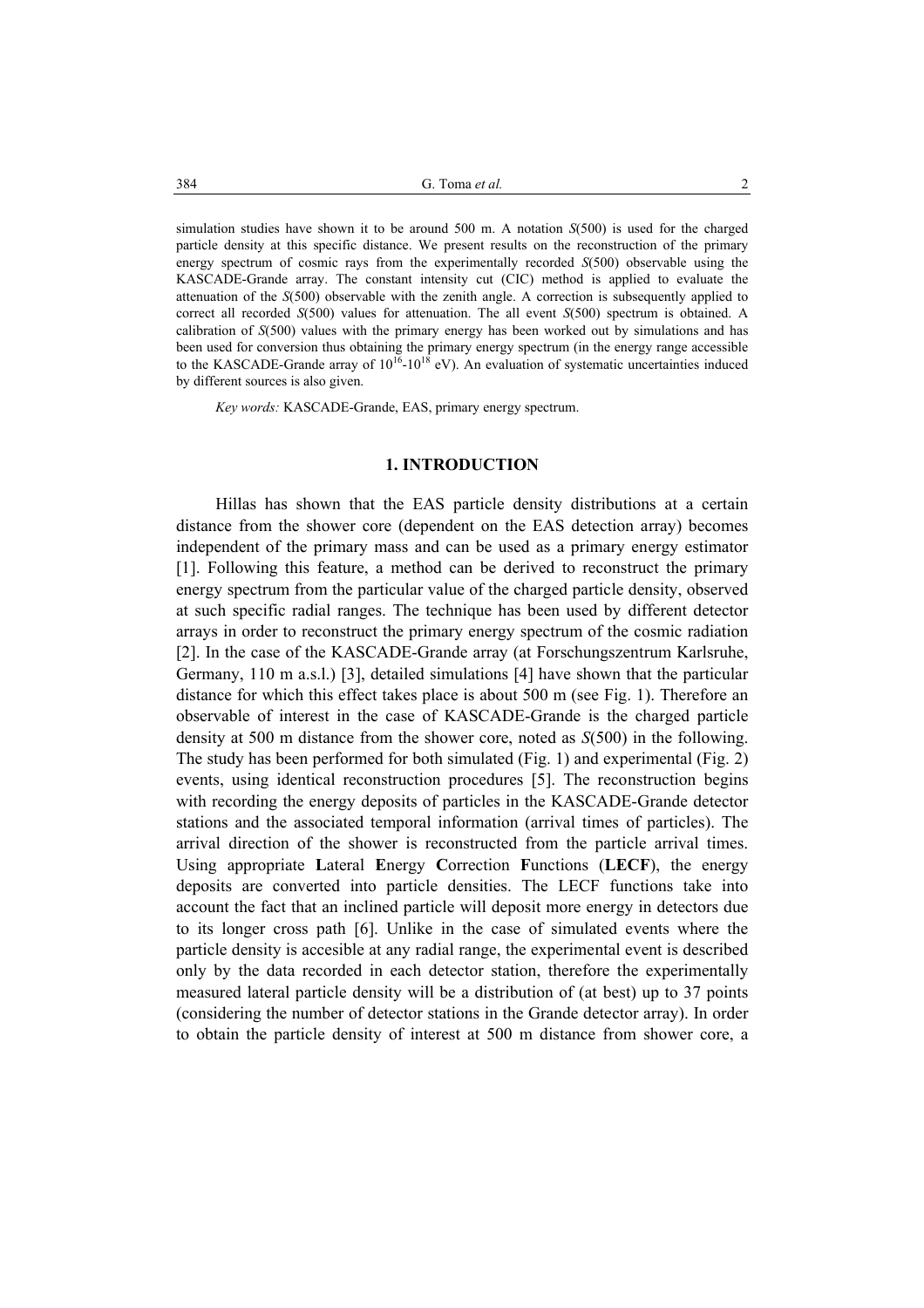parameterisation must be applied to describe the lateral particle density distribution. A Linsley **L**ateral **D**ensity **F**unction (**LDF**) (eq. 1, [7]) is used for this purpose. To ensure good reconstruction quality, the approximation is performed over a limited range of the lateral extension, namely only in the  $40 \text{ m} - 1000 \text{ m}$ radial range.



Fig. 1 – Simulations show that, for the case of the KASCADE-Grande experimental layout, the particle density becomes independent of the primary mass around 500m distance from shower core; this plot shows averaged simulated lateral distributions for different primary types with equal energy.

$$
\rho(r), S(r) = \frac{N}{2\pi \cdot r_0^2} \cdot \frac{\Gamma(\eta - \alpha)}{\Gamma(2 - \alpha) \cdot \Gamma(\eta - 2)} \left(\frac{r}{r_0}\right)^{-\alpha} \left(1 + \frac{r}{r_0}\right)^{-(\eta - \alpha)},
$$
\n(1)

where:  $\rho(r)$ ,  $S(r)$  – real/reconstructed particle density at distance  $r$  [m] from shower core; *N* – "shower size" (in this case the total number of charged particles);  $r_0$  – Molière radius [meters]; *r* – radius [meters]; α, η – slope parameters (previous studies have shown a limited mass sensitivity for the η parameter).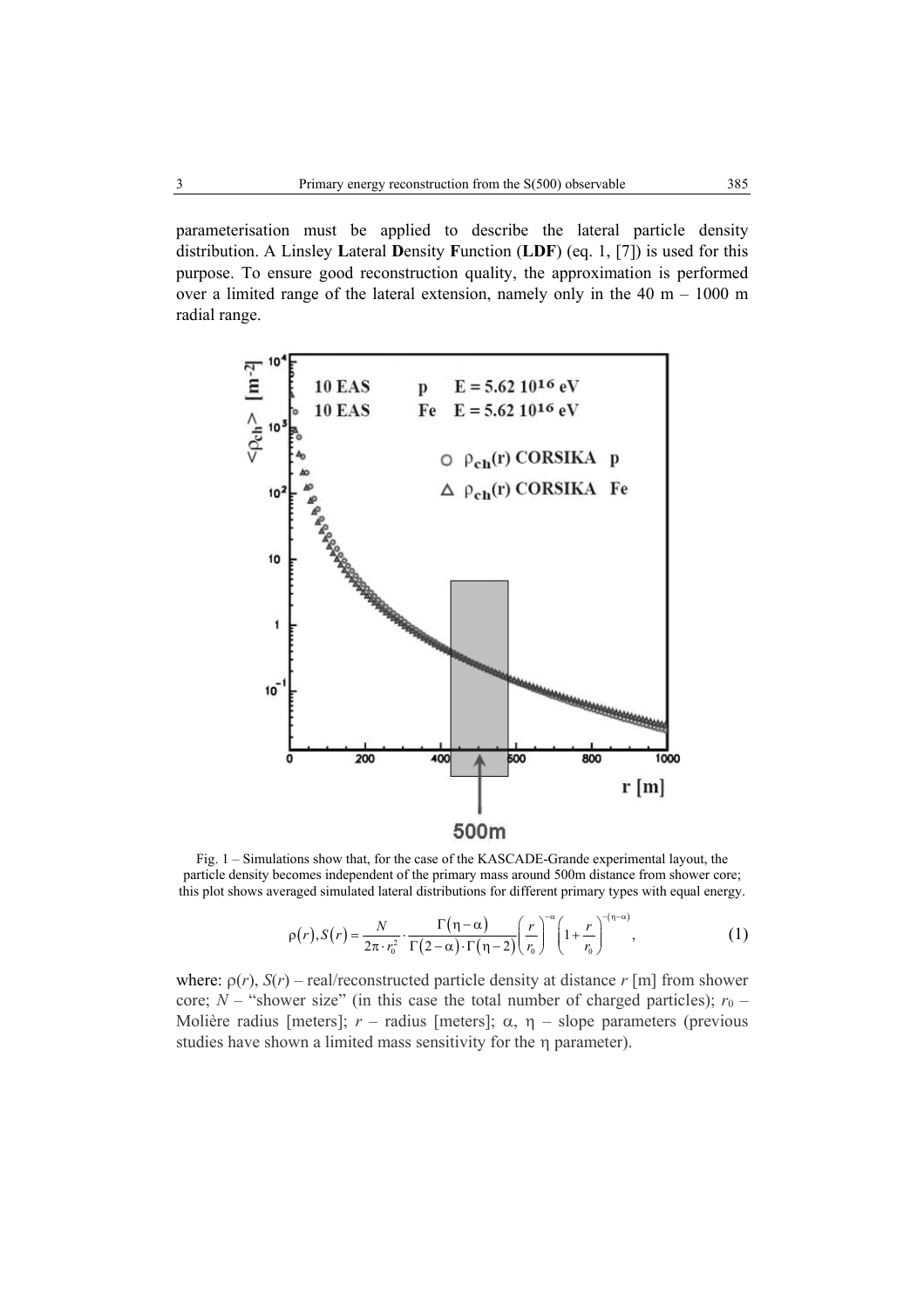

Fig. 2 – Averaged lateral density distributions of experimentally recorded EAS samples for two *S*(500) ranges.

## **2. THE KASCADE-GRANDE ARRAY**

 The extensive air showers can be detected by a number of detector arrangements, a widely spread solution being the detector array. Such an array is the KASCADE-Grande array, situated at Forschungszentrum Karlsruhe, Germany (110 m a.s.l.) (Fig. 3). The array has a roughly quadratic shape with a length of  $\approx$  700 m and it is a complex detector system made of various types of detectors capable of registering different EAS observables. Historically, the KASCADE-Grande detector array began as a smaller array (the KASCADE array). KASCADE was designed to record air showers initiated by primaries with energies in the  $10^{14}$ –  $10^{16}$  eV range (including the knee range). Later, when wanting to extend the energy range of detectable primaries (to  $10^{16}-10^{18}$  eV), the Grande array was added to the already operating KASCADE array and thus the new KASCADE-Grande array began its operation. The reason for extending the size of the array was twofold. On one hand, higher energy showers come with lower intensity and thus, in order to record a reasonable amount of events in a reasonable amount of time, a larger array would be necessary.

The other aspect comes from the functionality of detectors themselves. High energy primaries generate high energy particle rich showers that tend to overflow detector stations close to shower core (where the particle density is very high). Thus, for a small array, data recorded close to shower core is not reliable and it is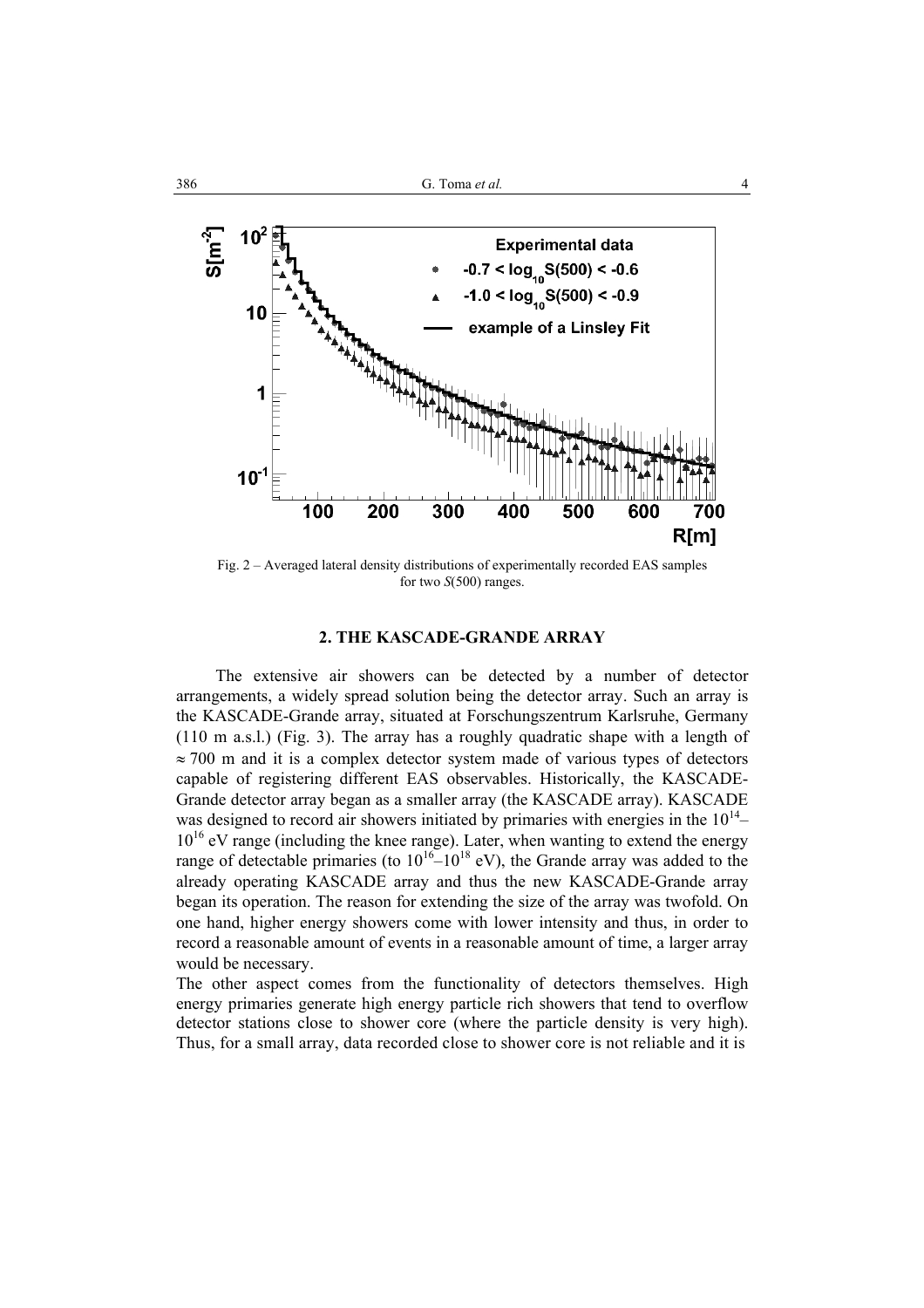

Fig. 3 – The KASCADE-Grande detector array with its components: the KASCADE array  $(K -$  the upper right rectangular area), the Digital Acquisition Station (D), the Grande stations  $(X)$ , the Piccollo trigger array (P).

necessary to extract data from the EAS front at greater radial distances. The Grande array consists of 37 huts with 10  $m<sup>2</sup>$  sensitive scintillator detector area, each. As opposed to the original KASACADE stations, the Grande stations do not have the ability to disentangle the type of particle hitting them. A technique was therefore developed to reconstruct the density of particles in detectors from the registered energy deposits.

## **3. EFFICIENCY AND QUALITY CUTS**

For the experimental EAS sample, the total time of acquisition was  $\approx 902$ days. Showers were detected on a 500  $\times$  600 m<sup>2</sup> fiducial area up to 30<sup>°</sup> zenith angle. The  $30^\circ$  zenith angle limit was imposed due to certain systematic effects affecting the reconstruction of small showers above this threshold. In order to ensure good reconstruction quality, several quality cuts were imposed on the data. The same cuts were used for both simulated and experimental events. Only those events are accepted for which the reconstructed shower core is positioned inside the detector array and not too close to the border. A good quality of the fit to the Linsley distribution is a further important criterion. Fig. 4 shows the total reconstruction efficiency for different zenith angle intervals (the full efficiency is reached at around  $log_{10}(E_0/\text{GeV})$ =7.5).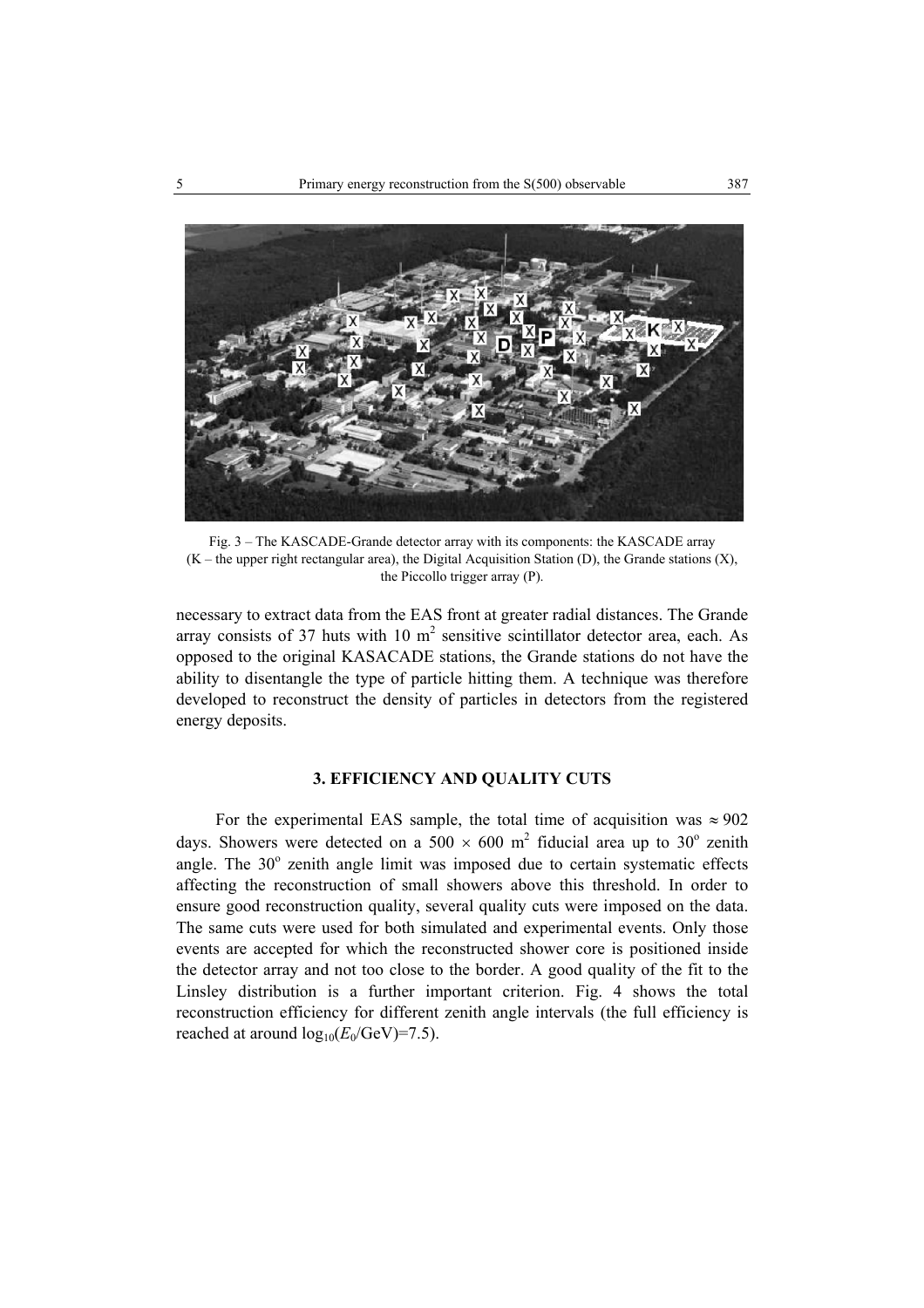

Fig. 4 – Reconstruction efficiency for different zenith angle ranges and for the entire shower sample (events triggering more than 24 stations); values greater than 1 for the total efficiency are due to EAS events that have the true core outside the fiducial area, but are reconstructed inside the fiducial area.

## **4. THE CONSTANT INTENSITY CUT METHOD**

 Prior to converting the recorded *S*(500) values into the corresponding primary energy values (via a relation derived from simulation studies), one has to take into account the atmospheric attenuation affecting the charged particle densities observed on ground. For more inclined showers, the particles have to cross a longer path through the atmosphere before reaching the detector level. In such a case, events generated by identical primaries reach the detector level at different stages of EAS development, dependent on their angles of incidence. In order to bring all recorded EAS events to the same level of consistency, one has to remove the influence of the zenith angle on the recorded *S*(500) observables. This is achieved by applying the **C**onstant **I**ntensity **C**ut (**CIC**) method. The *S*(500) attenuation is visible if *S*(500) spectra are plotted for different EAS incident angles. For this, the recorded events are separated into several sub-samples characterized by their angle of incidence. The angular intervals are chosen in a way that they open equal solid angles:  $0^{\circ}$  – 13.2°, 13.2° – 18.8°, 18.8° – 23.1°, 23.1° – 26.7° and 26.7° – 30.0°. In Fig. 4 the attenuation is visible, as *S*(500) spectra are shifted towards lower values for increasing zenith angles.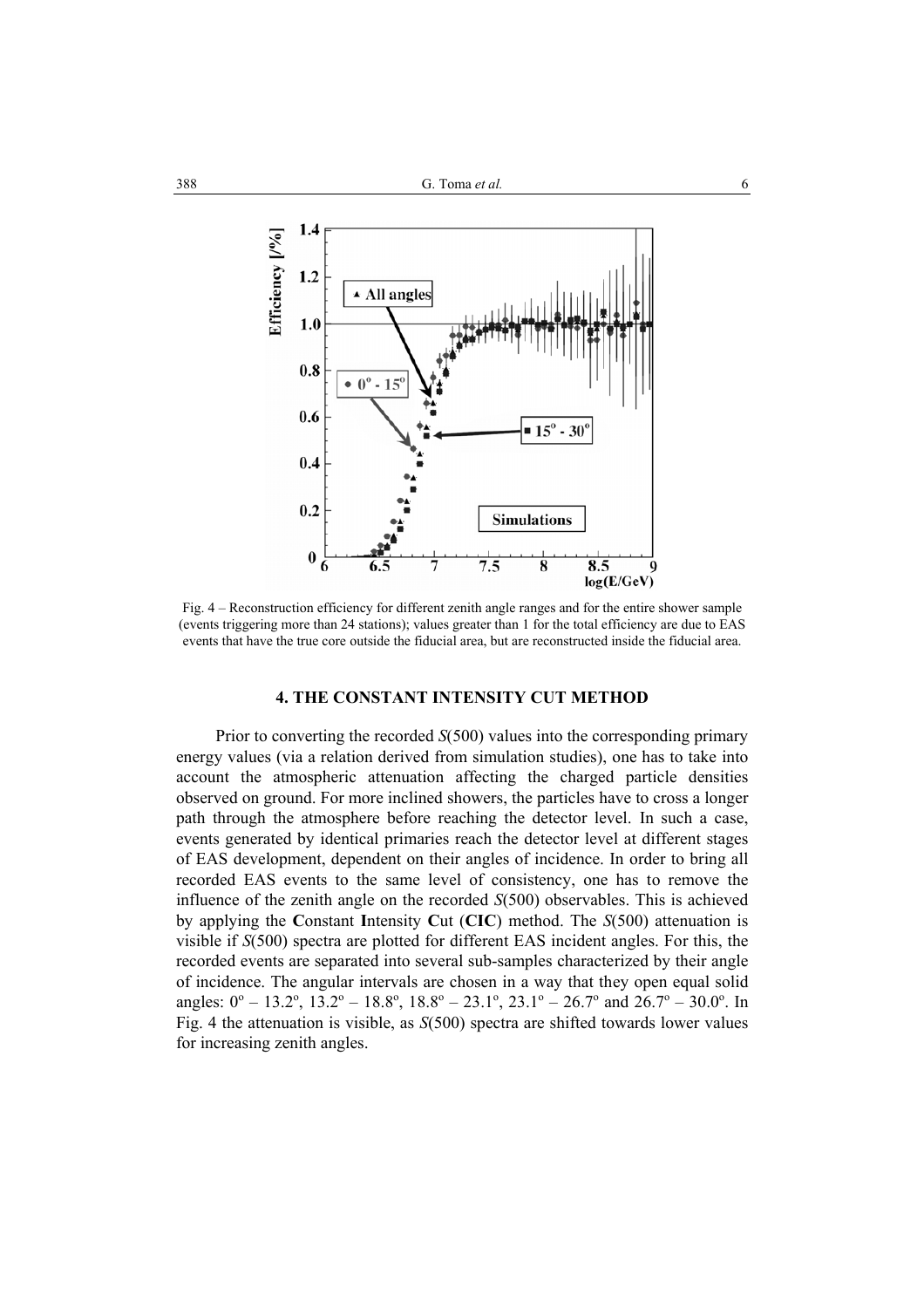

Fig. 5 – Integral *S*(500) spectra; the horizontal line is a constant intensity cut at an arbitrarily chosen intensity.

 The CIC method assumes that a given intensity value in the energy spectrum corresponds to a given primary energy of particles and, since the *S*(500) is mapping the primary energy spectrum, it is expected that this property of the intensity is true also in the case of *S*(500) spectra. Therefore a constant intensity cut on integral *S*(500) spectra is performed, effectively cutting them at a given primary energy. The intersection of the cut line with each spectrum will give the attenuated *S*(500) value at the corresponding angle of incidence for a given primary energy. A linear interpolation is used between the two neighboring points in the integral spectrum in order to convert the value of the intensity into particle density for each angular bin. The observed attenuation can be corrected by parameterizing the attenuation curve and correcting all events by bringing their *S*(500) value to their corresponding value at a given reference angle of incidence (see Fig. 6; the parameterization with the lowest  $\chi^2$  was chosen, namely the one corresponding to intensity 3 000). For the present study this angle is considered to be  $21^\circ$ , since the zenith angular distribution for the recorded EAS sample peaks at this value. The CIC method implies several mathematical transformations of data before obtaining the values corrected for attenuation of the *S*(500) observable: interpolations and analytical parameterizations (as mentioned in the above description of the CIC method).

These operations introduce some systematic uncertainties on the final result of the CIC method. The CIC-induced systematic uncertainty of the corrected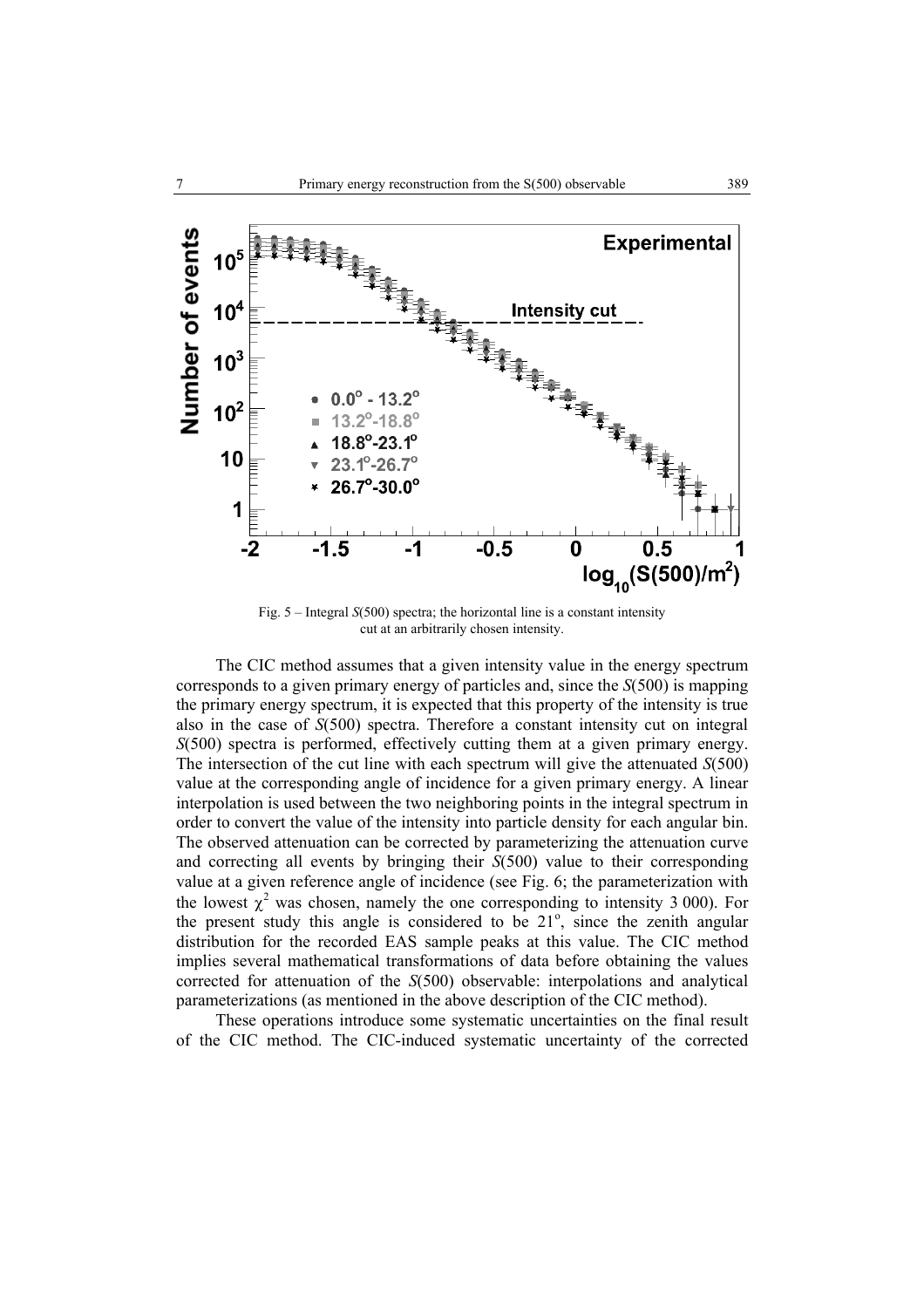*S*(500) value is evaluated by propagating the errors of fit parameters. The resulting CIC-induced error of the *S*(500) observable will be taken into account later when evaluating the total systematic uncertainty of the reconstructed primary energy.



Fig. 6 – Attenuation of the *S*(500) observable with the angle of incidence; the different curves show different arbitrarily chosen intensity cuts; attenuation length of *S*(500) was evaluated to  $754 \pm 27$  g cm<sup>-2</sup>.

# **5. CONVERSION TO ENERGY**

 After correcting each recorded *S*(500) value for attenuation, we can convert it to the corresponding primary energy value. A calibration of the primary energy  $E_0$ with *S*(500) was derived from simulations (see Fig. 7). The Monte-Carlo CORSIKA EAS simulation tool was used to simulate air showers (with QGSJET II model embedded for high energy interactions). In Fig. 7, two nearly identical dependencies are shown for two primaries, a light primary (proton) and a heavy primary (Fe). The similarity of the two calibration curves derives from the mass insensitivity of the *S*(500).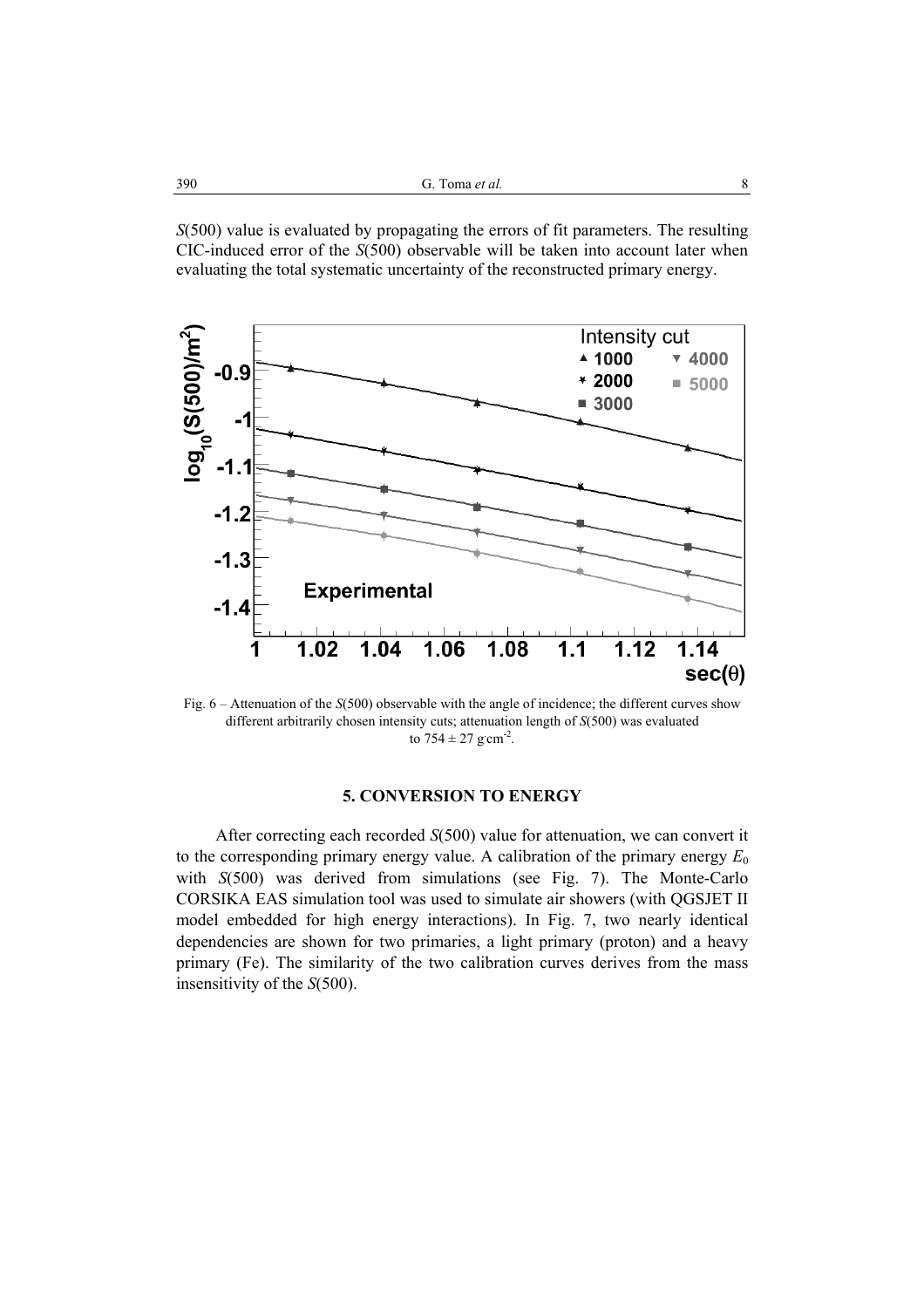

Fig.  $7 - E_0$  - *S*(500) calibration curve for two different primaries; the box-errors are the errors on the spread; the errors on the mean are represented with bars.

 This calibration is used to convert all *S*(500) values into the corresponding primary energies. The spectrum of primary energy is thus reconstructed. Fig. 8 shows the reconstructed energy spectrum compared with spectra reconstructed by other experiments.

The spectrum is plotted starting from the maximum efficiency threshold (see Fig. 4). For the systematic contribution to the total error, several sources of systematic uncertainties have been identified and their contributions were evaluated. Thus, the spectral index of the simulated shower sample was equal to –2 and was acting as a source of systematic uncertainty. In a similar fashion, the  $E_0$ - *S*(500) calibration and the CIC method itself were also introducing systematic uncertainties. In all, these three sources were contributing with an uncertainty of ≈1% from the total flux value. Other sources that were considered were the Monte-Carlo statistical uncertainty of the simulated shower sample and the choosing of a certain reference angle at which to perform the *S*(500) attenuation correction (contributing with ≈7% and ≈30% relative uncertainty, respectively). The relative contribution of all identified sources over the full efficiency range was fairly constant for any given source and in total amounts for about 37% of the recorded flux value. The energy resolution has also been evaluated from simulations by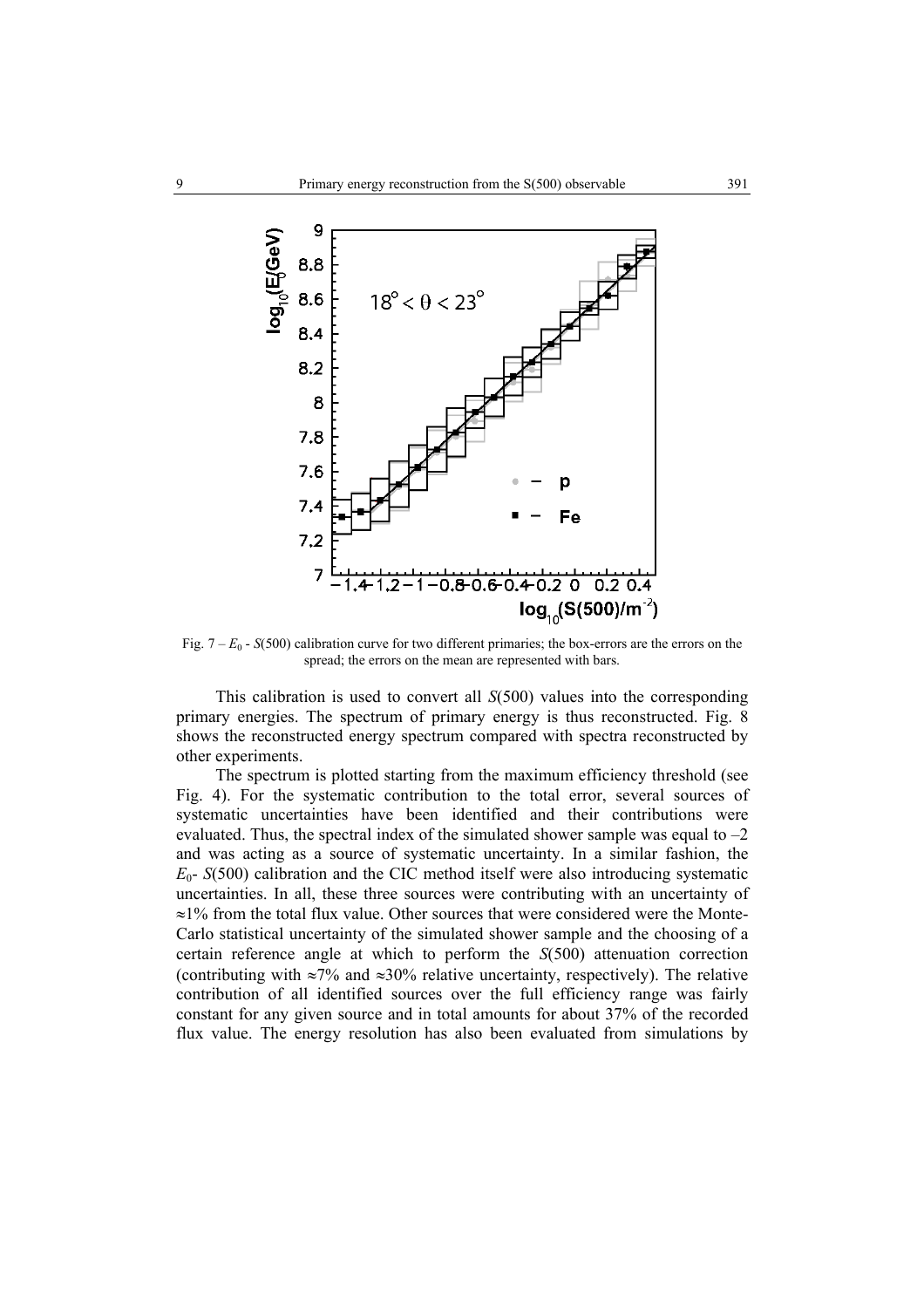calculating the difference between the true and the reconstructed primary energy (applying CIC to the simulated data). The energy resolution was found to be 22% for  $E_0=10^{17}$  eV (for all primaries) and is fairly constant over the entire full efficiency range.



Fig. 8 – Reconstructed experimental energy spectrum by KASCADE-Grande from *S*(500)/CIC, multiplied by  $E^{2.5}$  compared with results of other experiments; the continuous lines above and below the spectrum are the error envelopes and show combined statistical and systematic uncertainties.

### **6. CONCLUSIONS**

 The primary energy spectrum has been reconstructed from the particle densities recorded in the stations of the KASCADE-Grande array. In the particular case of KASCADE-Grande, the charged particle density at 500 m distance from the shower core was shown to be primary mass insensitive. The CIC method was applied on the recorded *S*(500) spectrum in order to correct each shower for attenuation effects. Using a simulation-derived calibration between *S*(500) and *E*<sup>0</sup> (based on the QGSJET II model for high energy interactions), the attenuation corrected *S*(500) spectrum has been converted into primary energy spectrum. The *S*(500) derived KASCADE-Grande spectrum is composition independent and is in good agreement with the spectrum of lower energies previously reconstructed by the KASCADE array. Future investigations will concentrate also on improving the quality of the reconstruction along with gaining a better understanding of the uncertainties induced by the reconstruction technique.